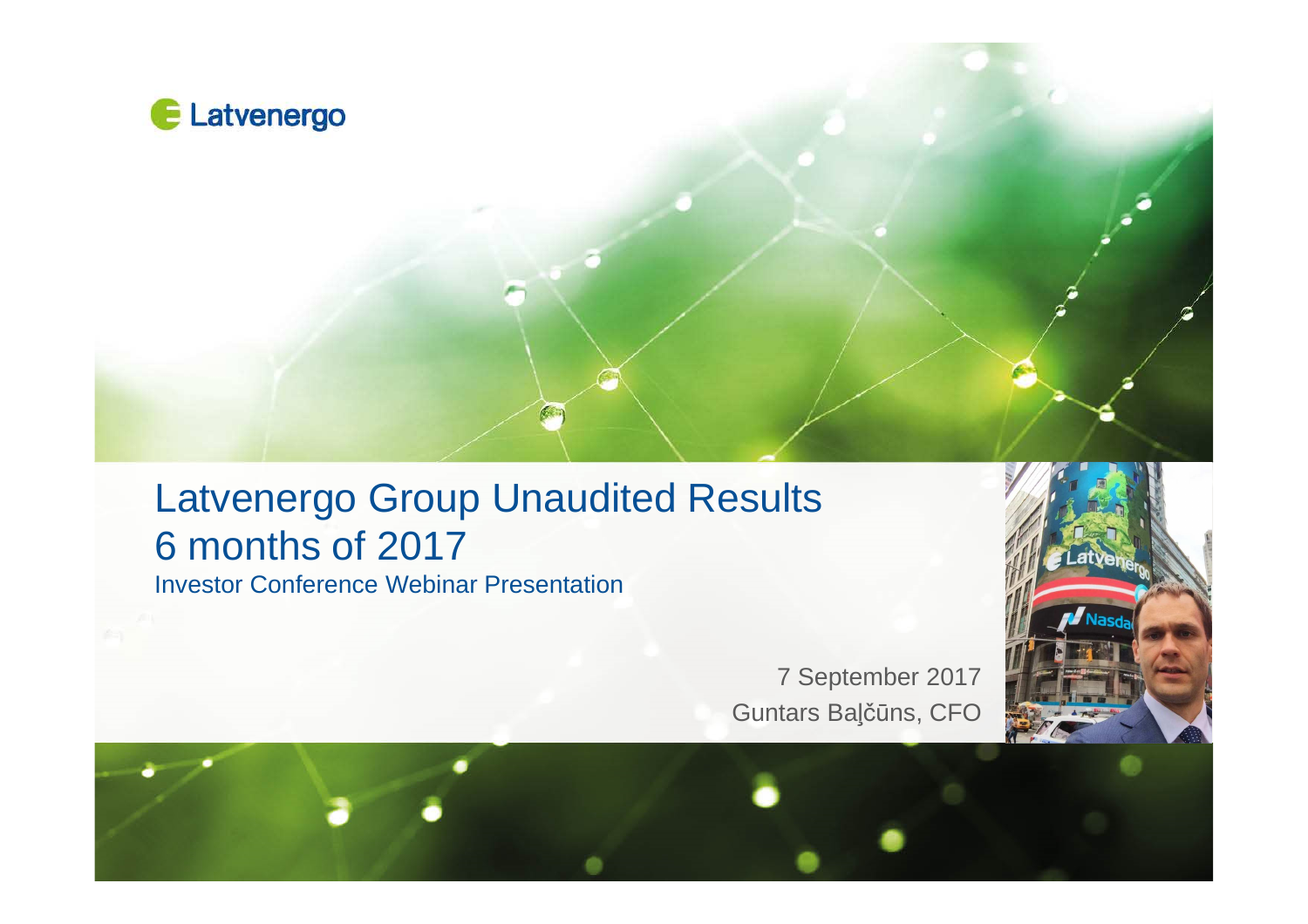### **Disclaimer**

E Latvenergo

This presentation and any materials distributed or made available in connection herewith (collectively, the "presentation") have been prepared by Latvenergo AS (the "Company") solely for your use and benefit for information purposes only. By accessing, downloading, reading or otherwise making available to yourself any content of the presentation, in whole or in part, you hereby agree to be bound by the following limitations and accept the terms and conditions as set out below.

You are only authorized to view, print and retain a copy of the presentation solely for your own use. No information contained in the presentation may be copied, included the contained in the presentation may be copied, photocopied, duplicated, reproduced, passed on, redistributed, published, exhibited or the contents otherwise divulged, released or disseminated, directly or indirectly, in whole or in part, in any form by any means and for any purpose to any other person than your directors, officers, employees or those persons retained to advise you,<br>Who essee to be hound by the limitations ast aut bersi who agree to be bound by the limitations set out herein.

The presentation does not constitute or form part of, and should not be construed as, an offer, solicitation or invitation to subscribe for, underwrite or otherwise acquire, any securities of the Company or any member of its group nor should it or any part of it form the basis of, or be relied on in connection with, any contract to purchase or subscribe for any securities of the Company or any member of its group, nor shall it or any part of it form the basis of or be relied on in connection with any contract<br>or commitment whatsoever. Any person considering t investment decision. The presentation has been provided to you solely for your information and background and is subject to amendment. Further, the information in<br>this presentation has been compiled based on information fr this presentation has been compiled based on information from <sup>a</sup> number of sources and reflects prevailing conditions as of its date, which are subject to change.

The information contained in this presentation has not been independently verified. The following consolidated financial statements are unaudited and no auditor has a unaudited financial statements are unaudited and no aud opined that these unaudited financial statements present fairly, in all material respects, the financial position and the results of operations of the Company for the<br>naried repetively accordance with generally eccepted ec period reported in accordance with generally accepted accounting principles. Therefore, once audited by an independent auditor, the audited financial statements of the Company may differ from the unaudited financial statements presented. However, the Company has prepared the unaudited financial statements on the same basis as its audited financial statements, and in the opinion of the Company's management, the unaudited financial statements include all adjustments that theCompany considers necessary for <sup>a</sup> fair presentation of its financial position and results of operations for the period presented.

The information in this presentation is subject to verification, completion and change without notice and the Company is not under any obligation to update or keepcurrent the information contained herein. Accordingly, no representation or warranty, express or implied, is made or given by or on behalf of the Company or any of its<br>representive members, directors, officers ar amplevess respective members, directors, officers or employees or any other person as to the accuracy, completeness or fairness of the information or opinions contained in this presentation, and any reliance you place on such information or opinions will be at your sole risk. Neither the Company nor any of its respective members, directors, officers or employees nor any other person accepts any liability whatsoever for any loss howsoever arising from any use of this presentation or its contents orotherwise arising in connection therewith.

This presentation includes "forward-looking statements," which include all statements other than statements of historical facts, including, without limitation, anystatements preceded by, followed by or that include the words "targets," "believes," "expects," "aims," "intends," "will," "may," "anticipates," "would," "plans," "could" or<br>similar expressions or the negative thereof. Suc Company's control that could cause the actual results, performance or achievements of the Company to be materially different from future results, performance orachievements expressed or implied by such forward-looking statements. Such forward-looking statements are based on numerous assumptions regarding the<br>Company's present and future business attategies and the environment in Company's present and future business strategies and the environment in which the Company will operate in the future. By their nature, forward-looking statements involve risks and uncertainties because they relate to events and depend on circumstances that may or may not occur in the future. Accordingly, any reliance you<br>Place an auch farward lacking attempts will be at your sele r place on such forward-looking statements will be at your sole risk. These forward-looking statements speak only as at the date as of which they are made. Past performance of the Company cannot be relied on as <sup>a</sup> guide to future performance. No statement in this presentation is intended to be <sup>a</sup> profit forecast.

This presentation is not directed to, or intended for distribution to or use by, any person or entity that is <sup>a</sup> citizen or resident or located in any locality, state, country or other jurisdiction where such distribution, publication, availability or use would be contrary to law or regulation or which would require any registration or licensing withinsuch jurisdiction.

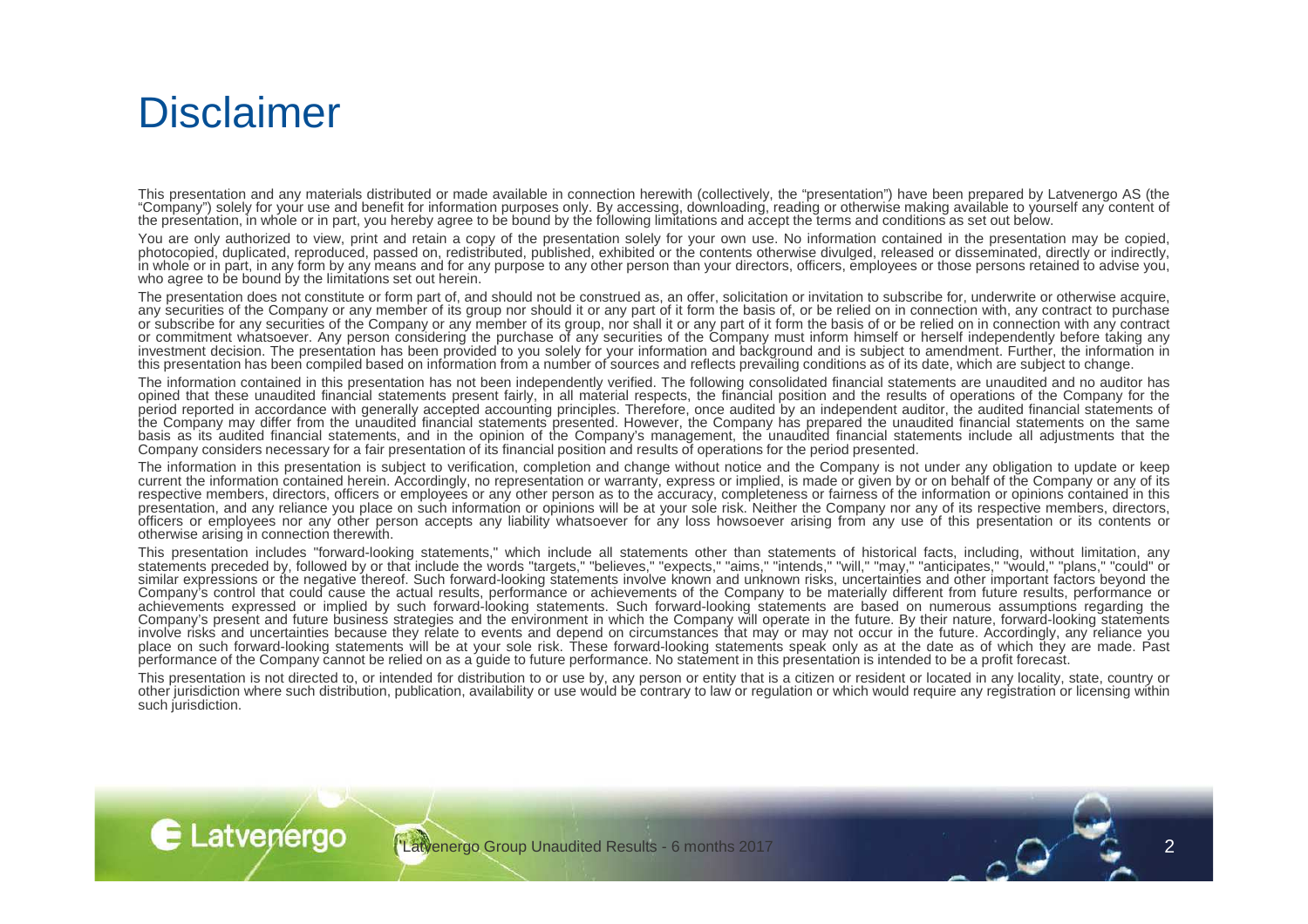## Agenda

### Group Profile

### Financials 1H 2017

- Market Overview
- Revenue and Profitability
- Segment Results
- Investments
- Funding

### Current Issues

- Ministry of Economics Conceptual Report ь
- Opening Bell at Nasdaq MarketSite, NY



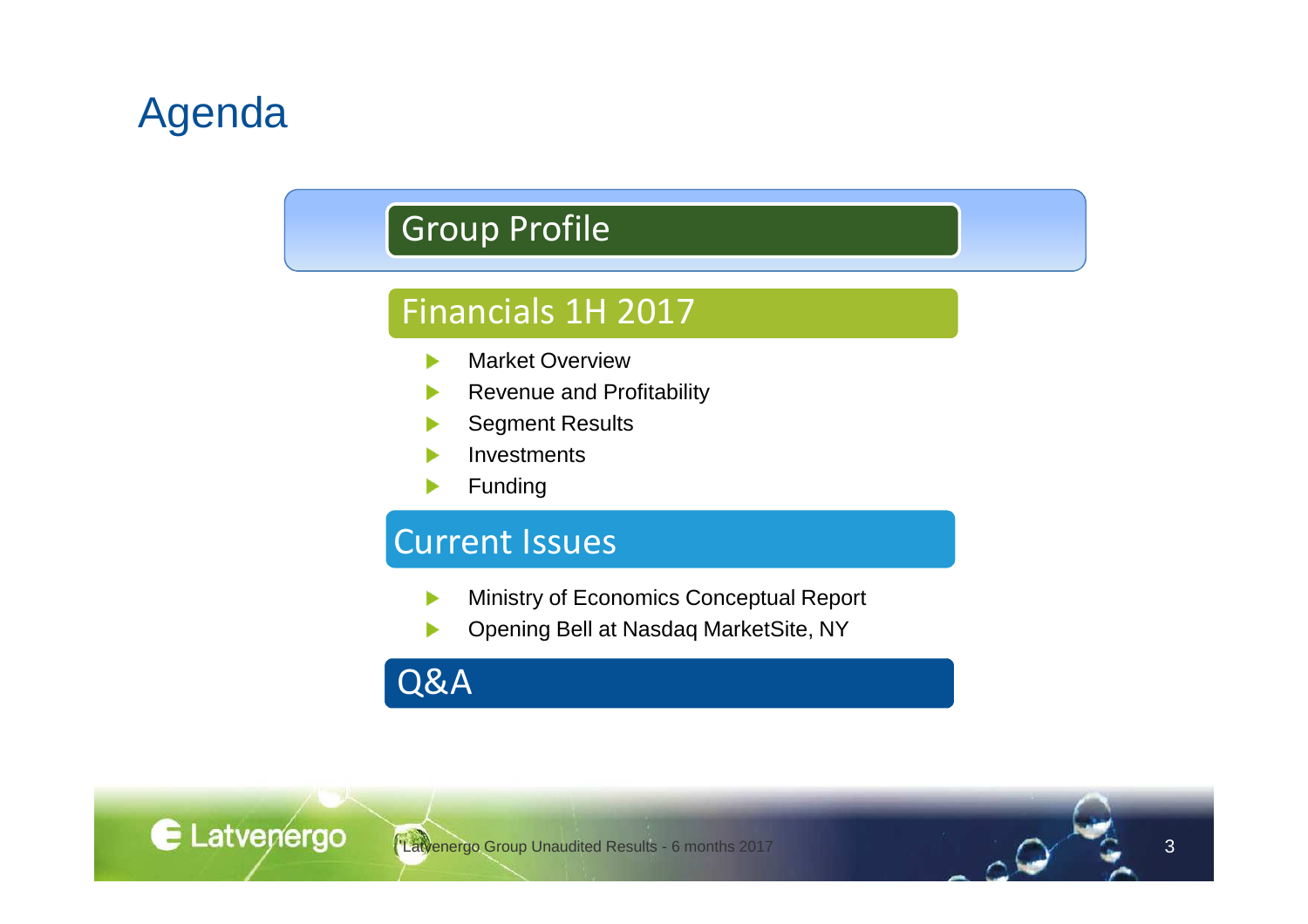## Group Profile

Vertically integrated utility

Wholly-owned by the Republic of Latvia

4,112 employees

Latvenergo Credit rating: Moody`s – Baa2/stable

### General Main facts

Installed generation capacities:

- Riga CHPPs 1,025 MWel; 1,617 MWth
- Daugava HPPs 1,536 MWel
- Liepaja and small plants <sup>8</sup> MWel; <sup>225</sup> MWth

Retail customers – 847 thsd.

Market share in the Baltics – 27%

Length of power lines:

- Distribution 93.8 thsd. km
- Transmission 5.2 thsd. km

### Operating segments

Generation and supply (58% of revenues; 58% of EBITDA)

- Latvenergo AS (LV)
- Elektrum Eesti OU (EE)
- Elektrum Lietuva UAB (LT)
- Liep<sup>ā</sup>jas enerģija SIA (LV)
- Ener ģijas publiskais tirgot <sup>ā</sup>js AS (LV)

Distribution (32% of revenues; 29% of EBITDA)

• Sadales <sup>t</sup>īkls AS (LV)

E Latvenergo

Transmission assets (4% of revenues; 10% of EBITDA)

• Latvijas elektriskie <sup>t</sup>īkli AS (LV)

### Governance structure of Latvenergo AS



- • The Supervisory Board comprises of 5 independent members
- • Two members of the Supervisory Board have been electedin the Audit Committee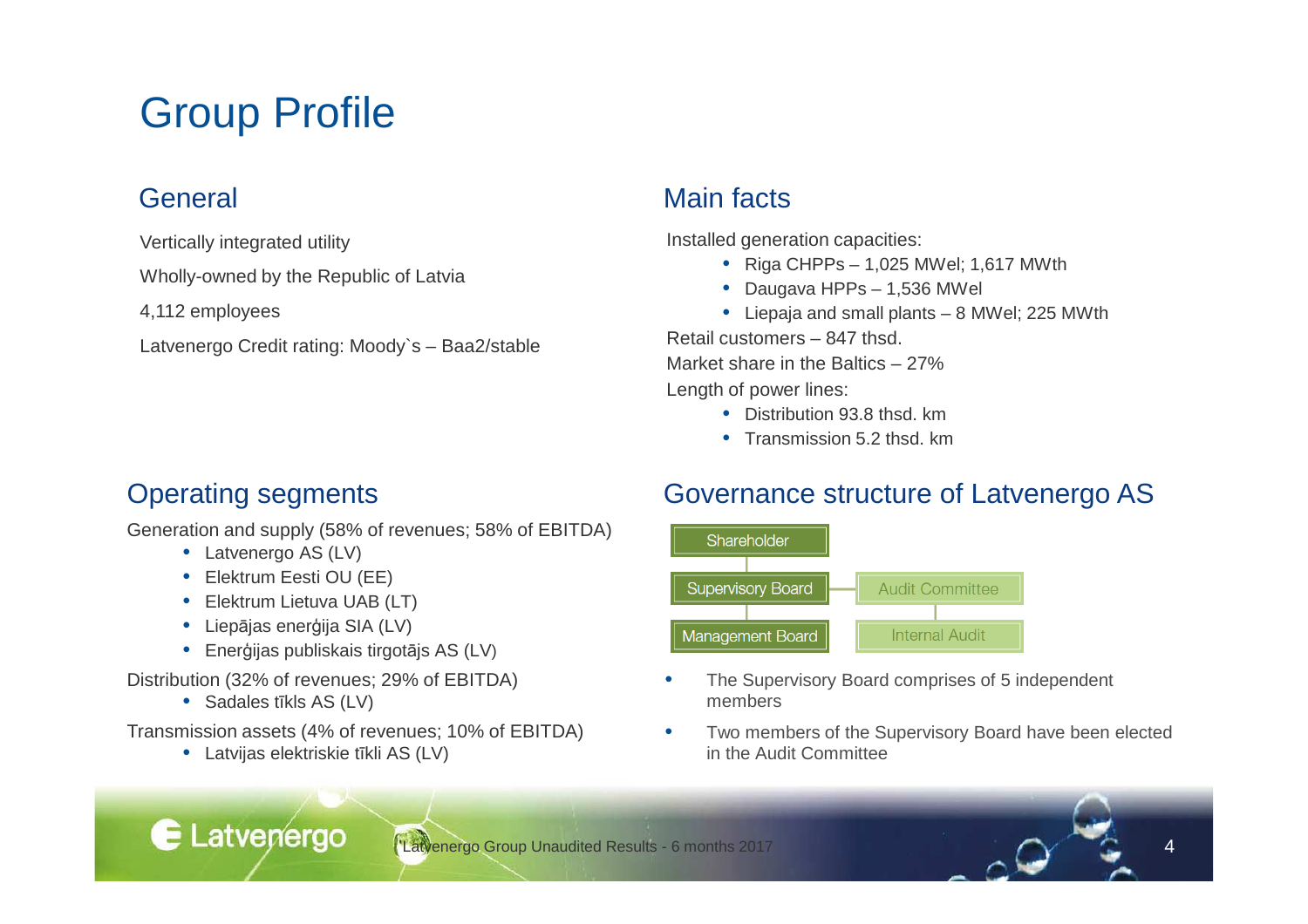## Agenda

### Group Profile

### Financials 1H 2017

- Market Overviewь
- Revenue and Profitability
- Segment Results
- **Investments**
- Funding▶

### Current Issues

Q&A

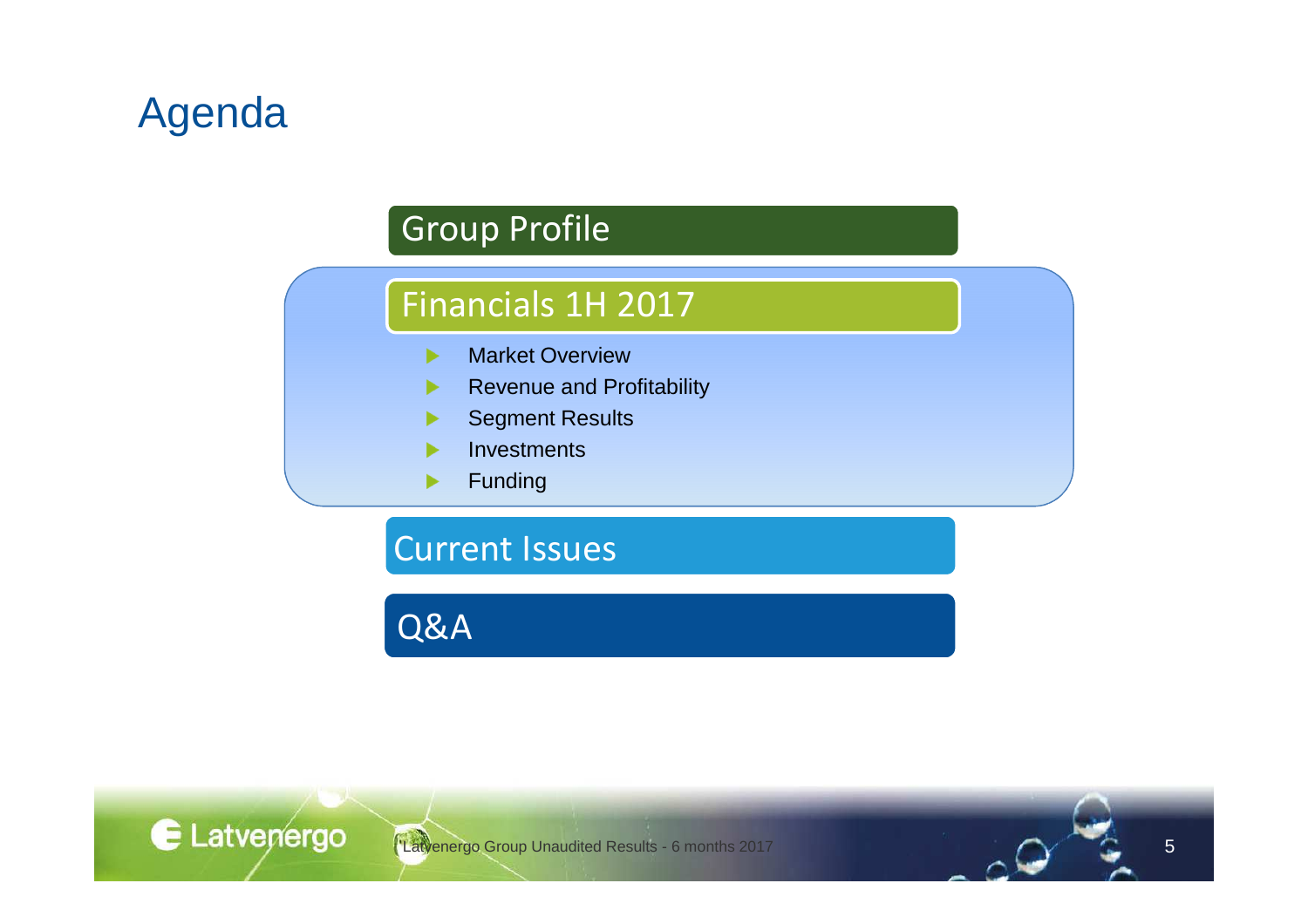### Market Overview

#### Convergence of electricity price Key highlights



#### Natural gas price in Latvia



- • Nord Pool price in Latvia and Lithuania decreased by 4% and 5% respectively (34.0 EUR/MWh and 34.5 EUR/MWh), while it increased in Estonia and Finland by 1% and 6% respectively (31.9 EUR/MWh and 32.0EUR/MWh)
- • Electricity price increase in the Nordic countries was determined by lower water levels in Scandinavianhydropower reservoirs
- • New interconnections have contributed to convergence of electricity spot prices between the Nordic countriesand the Baltics
- • Latvia's natural gas market is open and Latvenergo hasstarted gas trading activities
- • Slightly higher gas price due to increase in Brent crudeoil price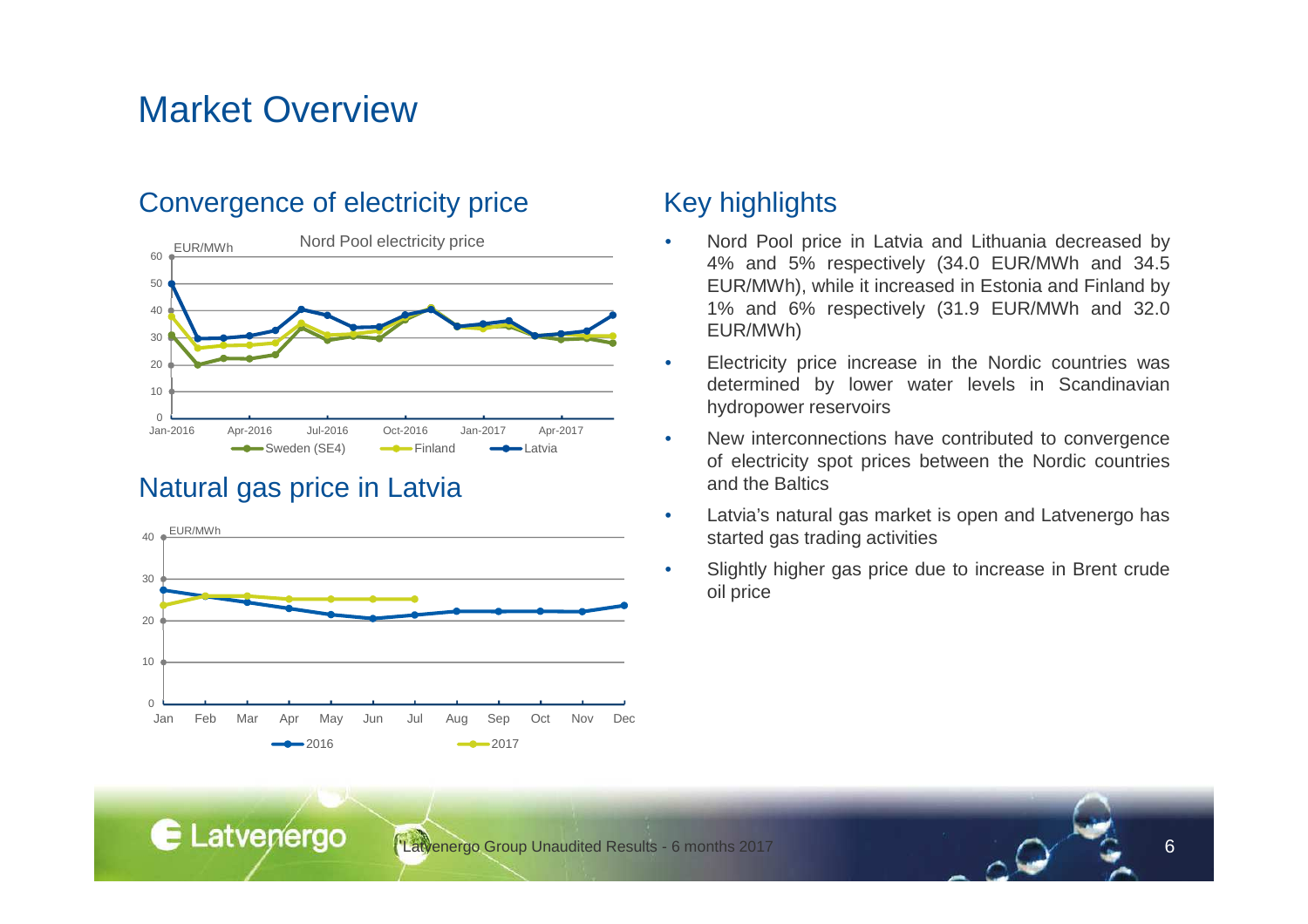### Revenue and Profitability

#### Revenue dynamics by segments Key highlights



#### EBITDA dynamics by segments EBITDA weight by segments

E Latvenergo



•

- The results were mainly positively impacted by:
	- 55% greater electricity output at the Daugava HPPs
	- increase in distribution service revenue
- • The results were mainly negatively impacted by lower electricity sales price in the Baltics
- •EBITDA margin – 43% (1H 2016: 36%)
- •ROE – 6.8% (1H 2016: 4.7%)

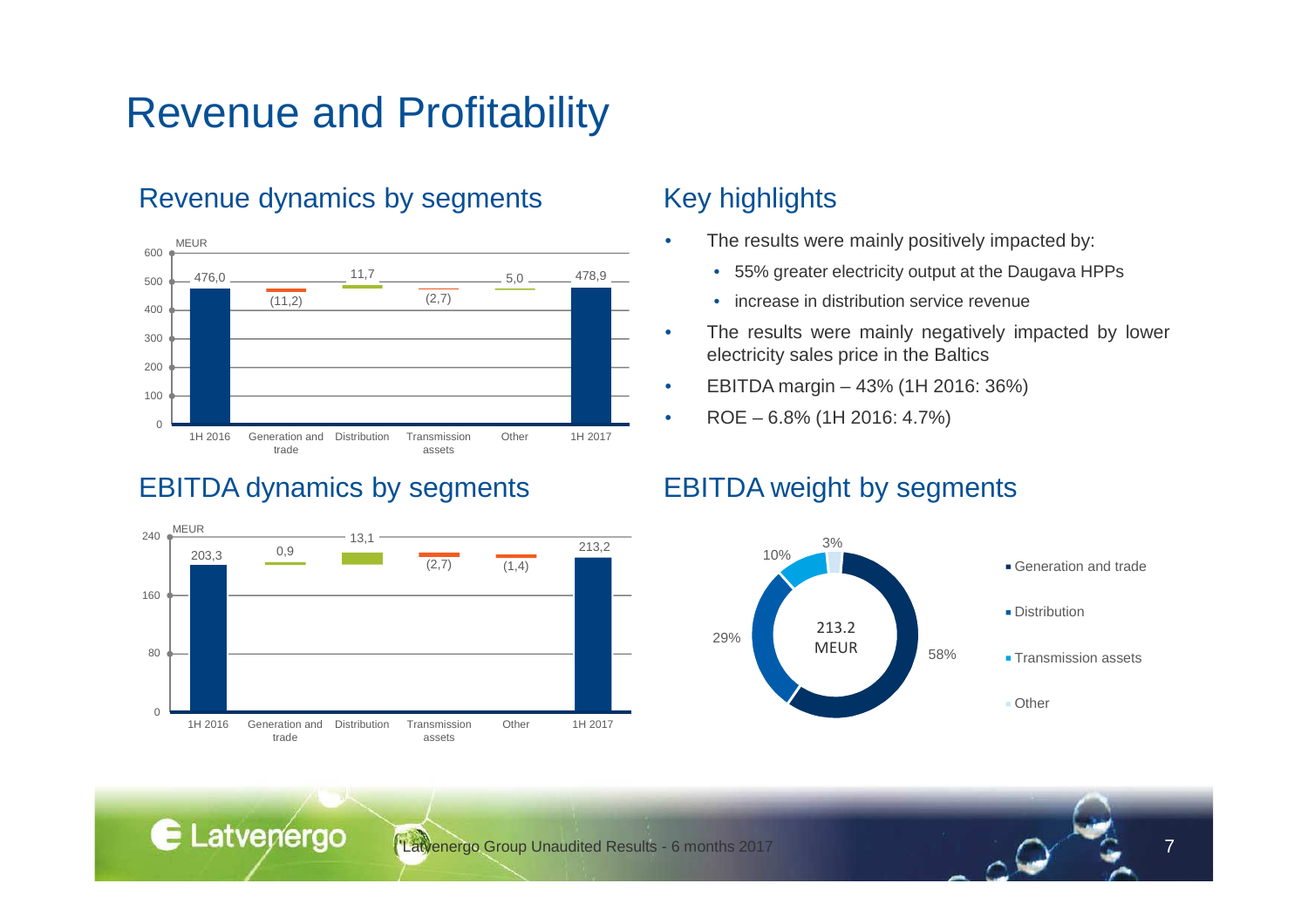## Generation and Trade



### Segment EBITDA increased Key highlights



### 3,147 GWh of electricity generated



- • Results of the segment were positively impacted by higher electricity output at the Daugava HPPs, while negatively – by lower electricity sales prices in the**Baltics**
- • Total electricity generated represents 89% of retail electricity supply (1H 2016: 61%)
- • Power generated by the Daugava HPPs increased by 55%, consequently generation of electricity increasedby 29%
- Latvenergo Group has maintained the position of •leading electricity supplier in the Baltics
- •• Latvenergo Group under the *Elektrum* brand<br>commonose potural ass trade to business quatemers in commences natural gas trade to business customers inLatvia
- • Since July new product – Elektrum Sol*ā*rais – has been launched
- • As of <sup>1</sup> April 2017, PSO fee remains at the previouslevel (2.679 cents/kWh)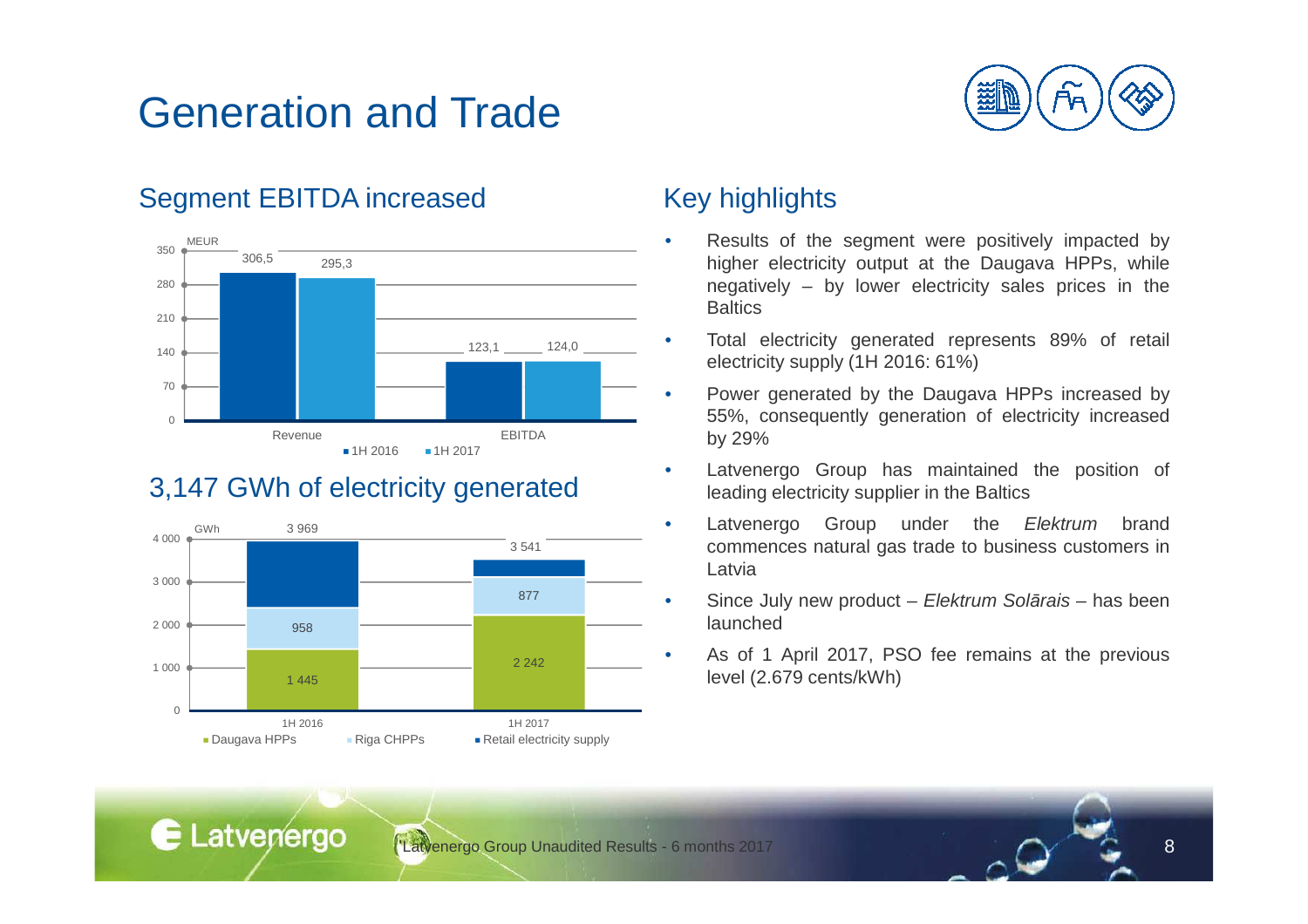# Distribution and Lease of Transmission Assets<sup>(</sup>

#### Distribution revenue and EBITDA



#### Key highlights

- • Electricity distributed reached 3,250 GWh (1H 2016: 3,276 GWh)
- • Positive impact on the results due to increased distribution services revenue (11.5 MEUR) resulting from change in distribution system service tariffs that came into force on <sup>1</sup> August 2016

### Transmission revenue and EBITDA



E Latvenergo

#### Improved distribution SAIDI and SAIFI ratios

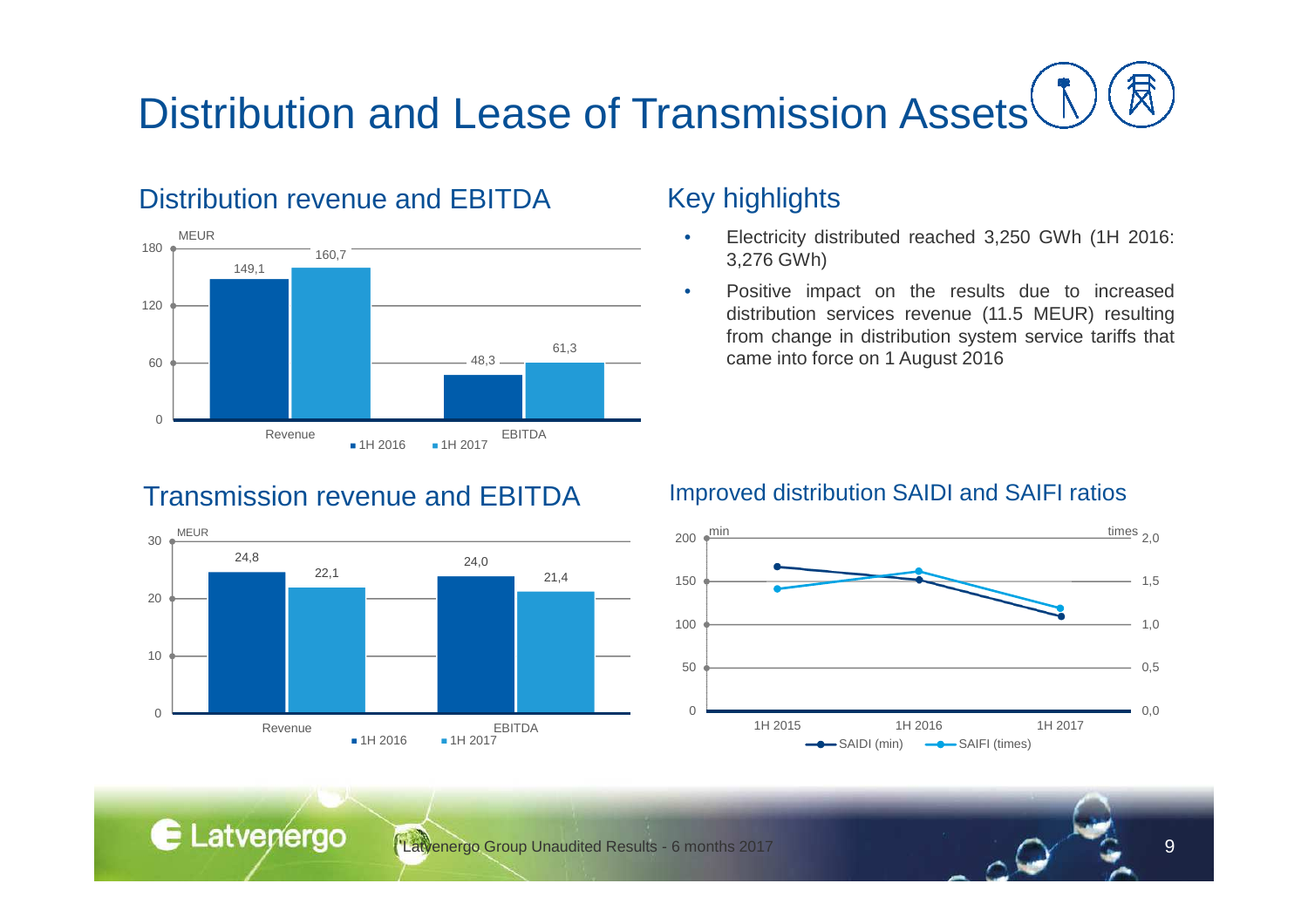### **Investments**

#### Investments increased by 17%



#### Major investment projects

E Latvenergo

#### Investments in environmentally friendly projects

- • Investments in the Daugava HPPs hydropower unit reconstruction amounted to 13.4 MEUR
- • Network service quality and technical parametersgradually improved by investments in network assets
- • Investments in Kurzeme ring project 3-rd stage reached3.7 MEUR



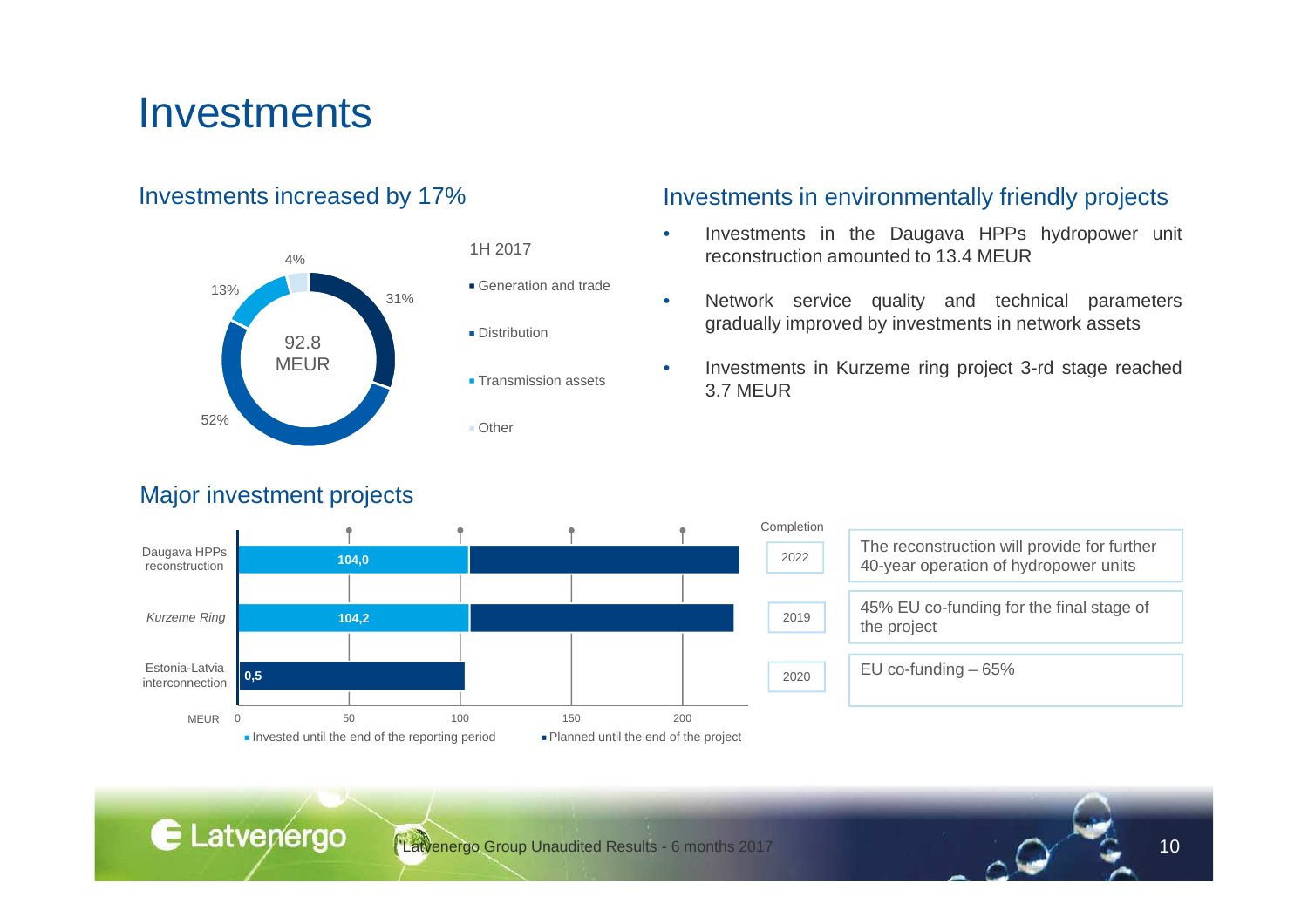## Funding

#### Diversified borrowing sources Debt repayment schedule

- • Total amount of bonds issued reached <sup>205</sup> MEUR, incl. 100 MEUR *green* bonds
- • On <sup>16</sup> February 2017, Moody's credit ratingreaffirmed – Baa2 (stable)
- •Capital ratio – 63%

#### Debt by lender category **Liquidity**





| Liquid assets (cash and short term bank |                 |
|-----------------------------------------|-----------------|
| deposits with maturity up to 3 months)  | <b>181 MEUR</b> |
|                                         |                 |
| Committed long-term loans               | <b>235 MEUR</b> |
| Investment in liquid financial assets   | 17 MEUR         |
| Additional liquidity reserves           | <b>252 MEUR</b> |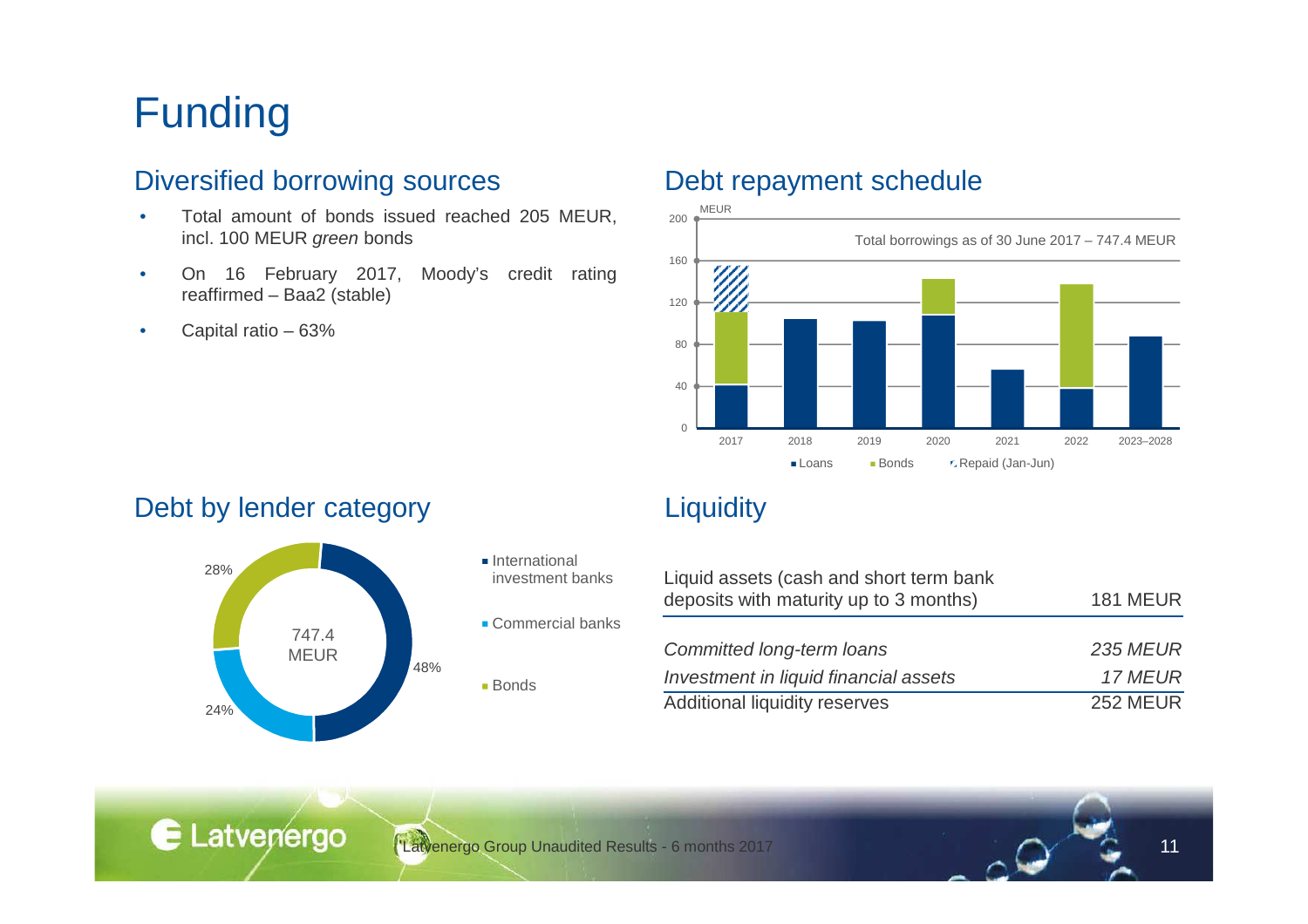## Agenda

### Group Profile

### Financials 1H 2017

### Current Issues

- Ministry of Economics Conceptual Report  $\blacktriangleright$
- Opening Bell at Nasdaq MarketSite, NY▶

Q&A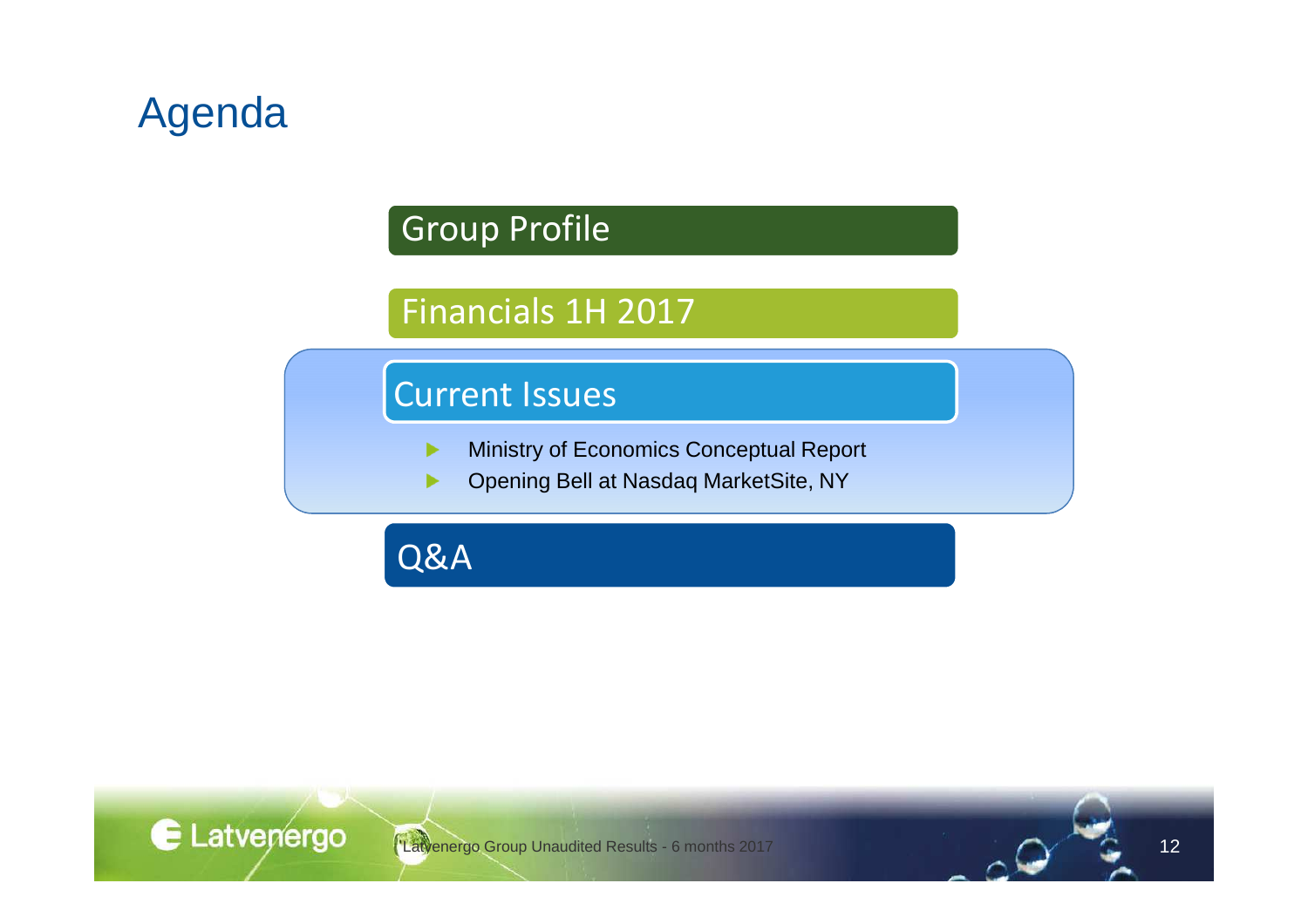## PSO fee solution

#### PSO fee forecast

E Latvenergo



### Decrease of support and compensation Positive outcomes



#### Proposed solution by the Ministry of **Economics**

- • Proposed solution – to compensate 75% of future commitments as one-off compensation of 454 MEUR, that corresponds to asset value of CHPPs
- • 25% of current support would be received further on annually, providing <sup>a</sup> sufficient basis for continuation of power plant commercial operation
- • Solution would be financed through capital release of Latvenergo AS

- •The average PSO fee slightly reduced
- • Substantially reduced necessity for annual statebudgetary allocations
- • The proposed solution ensures preservation of CHPPsassets and continuation of their commercial operations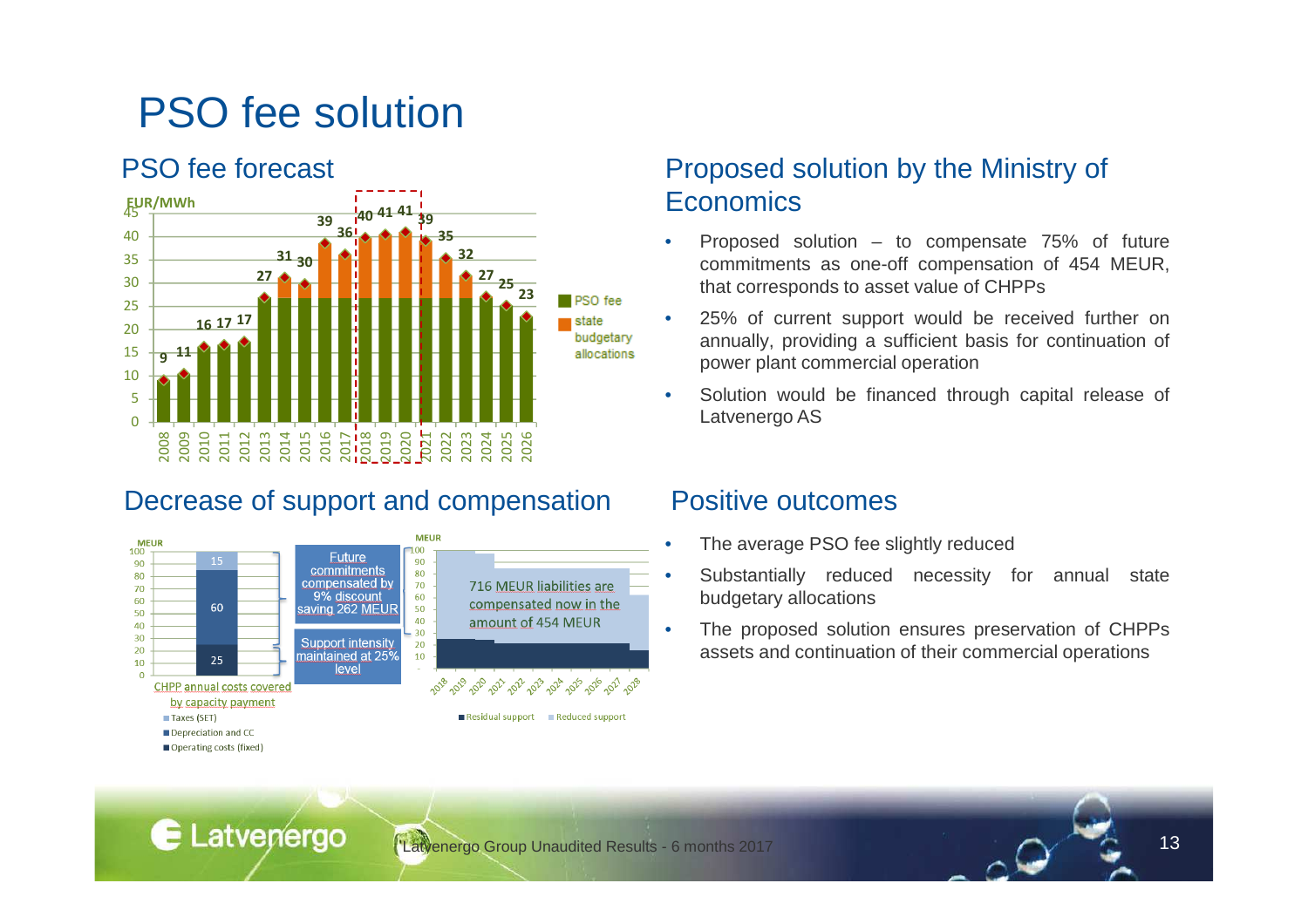### Latvenergo Group financial results

### Key financial figures

| <b>Profit or loss statement</b><br>(mEUR) | 2014             | 2015             | 2016             | 1H 2017          |
|-------------------------------------------|------------------|------------------|------------------|------------------|
| Revenue                                   | 1,011            | 929              | 932              | 479              |
| <b>EBITDA</b>                             | 237              | 307              | 393              | 213              |
| Profit                                    | 30               | 85               | 131              | 98               |
| <b>Balance sheet (m EUR)</b>              | 2014             | 2015             | 2016             | 1H 2017          |
| Assets                                    | 3,487            | 3,517            | 3,901            | 3,842            |
| Equity                                    | 2,021            | 2,097            | 2,419            | 2,426            |
| <b>Borrowings</b>                         | 827              | 797              | 792              | 748              |
| Net Debt                                  | 706              | 693              | 608              | 567              |
| <b>Financial Ratios</b>                   | 2014             | 2015             | 2016             | 1H 2017          |
| Net debt / EBITDA                         | 2,9              | 2,3              | 1,7              | 1,5              |
| Return on Equity (ROE)                    | 1.5%             | $4.1\%$          | 5.8%             | 6.8%             |
| Net debt / Equity                         | 35%              | 33 %             | 25 %             | 23 %             |
| <b>Capital Ratio</b>                      | 58 %             | 60 %             | 62%              | 63 %             |
|                                           |                  |                  |                  |                  |
| Moody's credit rating                     | Baa3<br>(stable) | Baa2<br>(stable) | Baa2<br>(stable) | Baa2<br>(stable) |
|                                           |                  |                  |                  |                  |

1) Net debt – borrowings at the end of the period minus cash and cash equivalents at the end of the period2) Capital Ratio – equity / total assets \* 100 %

E Latvenergo

### Good financial performance and strongcapital structure

- • In recent years, financial results have improvedsubstantially
- • Profitability ratio (ROE) corresponds to industryaverage
- •Capital structure with high equity proportion (63%)
- • Creditworthiness (net debt / EBITDA – 1.5) is higher than industry average\* (3.0)
- • Latvenergo dividends are used as funding to maintainPSO fee at the current level (26.79 EUR/MWh)
- • Major generation asset reconstruction projects arecompleted

\* According to the research carried out by independent international third parties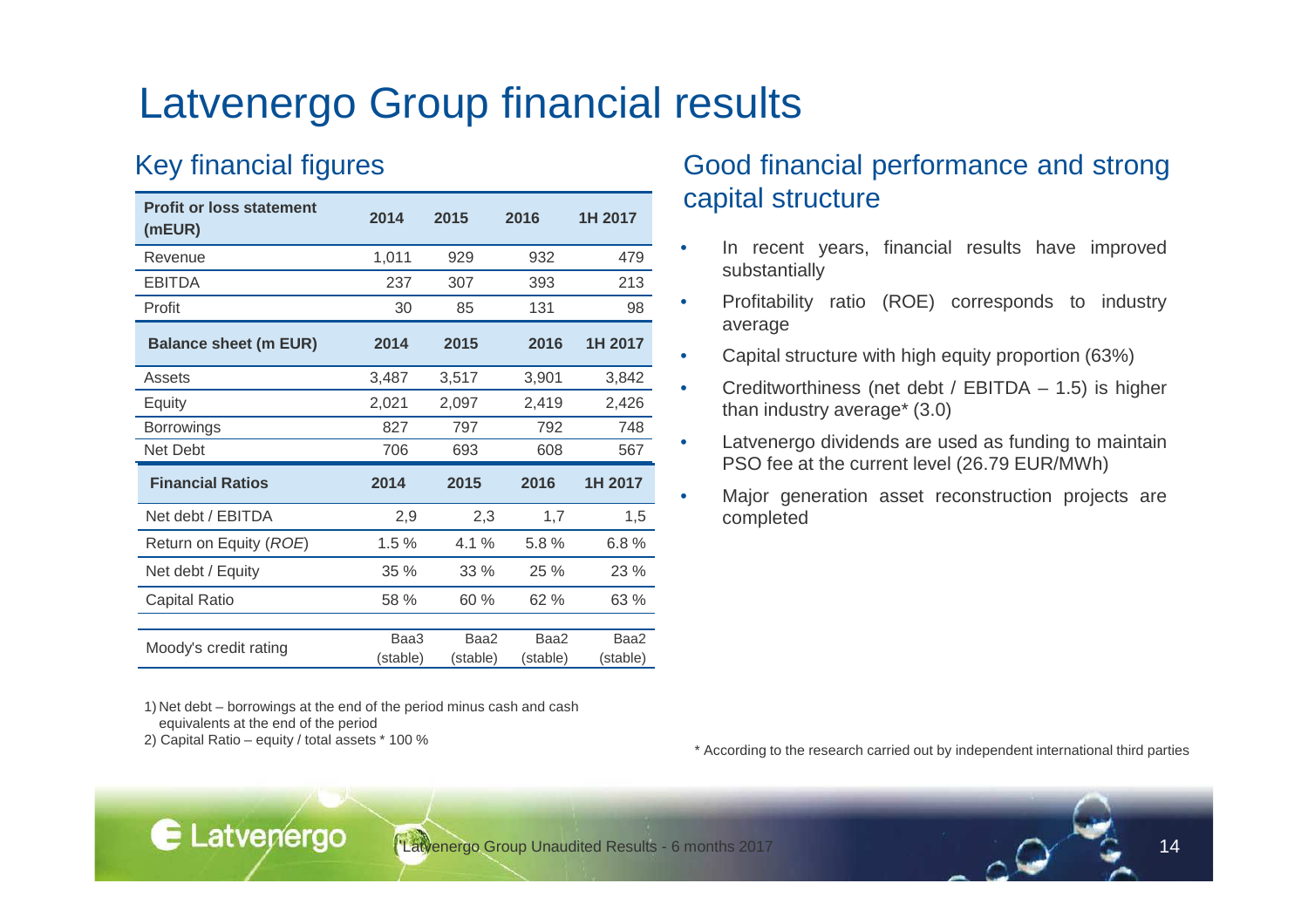# Capital release as solution for PSO fee

### Assets and equity (30.06.2017)



### Indicative change in capital structureratios



30.06.2017 30.06.2017 (with assumption of capital release)

E Latvenergo

#### Main aspects

- Capital release has been identified as <sup>a</sup> solution for PSOfee funding
- Compensation of <sup>454</sup> MEUR corresponds to asset value of CHPPs, hence the solution would have <sup>a</sup> neutral effect onfinancial results of 2017
- Mutual payments would be carried out by offsetting, thusno increase in borrowings is expected
- Financial covenants would not be breached andreasonable headroom maintained
- • After the capital release the capital structure would be inline with industry average ratios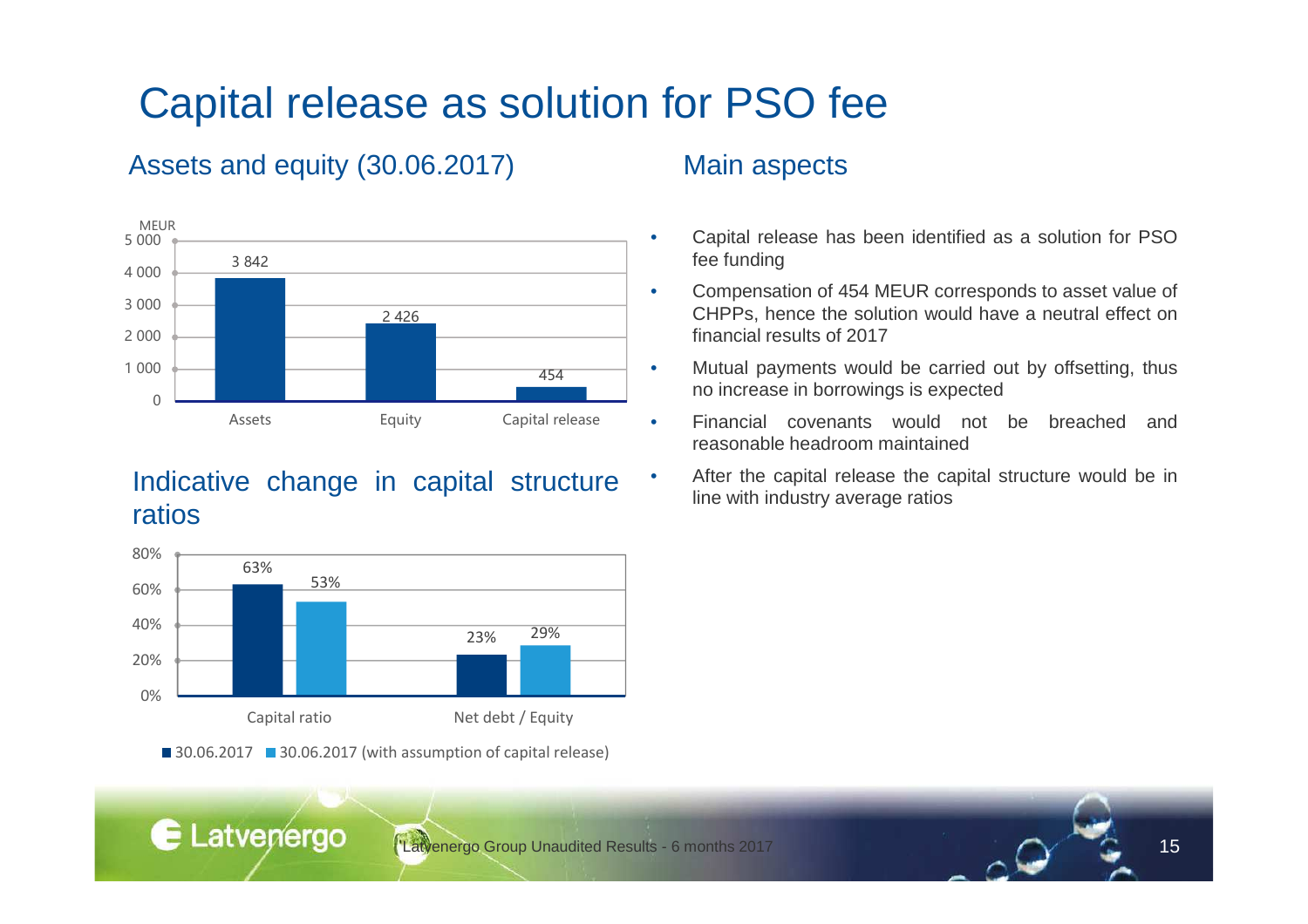## Latvenergo opens trading session in NasdaqMarketSite New York

Nasdac

est Investor Relation: **Baltics among Bond Issuers ST PLACE** 

- • In January Latvenergo AS as the first company received Nasdaq Baltic Market Award of **BestInvestor Relations in Baltics among BondIssuers** in <sup>2016</sup>
- • Along with the award invitation to bell ringingceremony at Nasdaq in NY was received
- • On <sup>14</sup> August, Latvenergo rang the trading session opening bell at the Nasdaq MarketSitein NY
- • Video "Green energy. Green country. Green bonds" rolled on Nasdaq Video Tower for anhour
- • Recorded video of bell ringing ceremony and video run on Nasdaq Video Tower are availableon Latvenergo YouTube channel
- • <sup>A</sup> great opportunity to bring image of Latvenergoand Latvia around the world



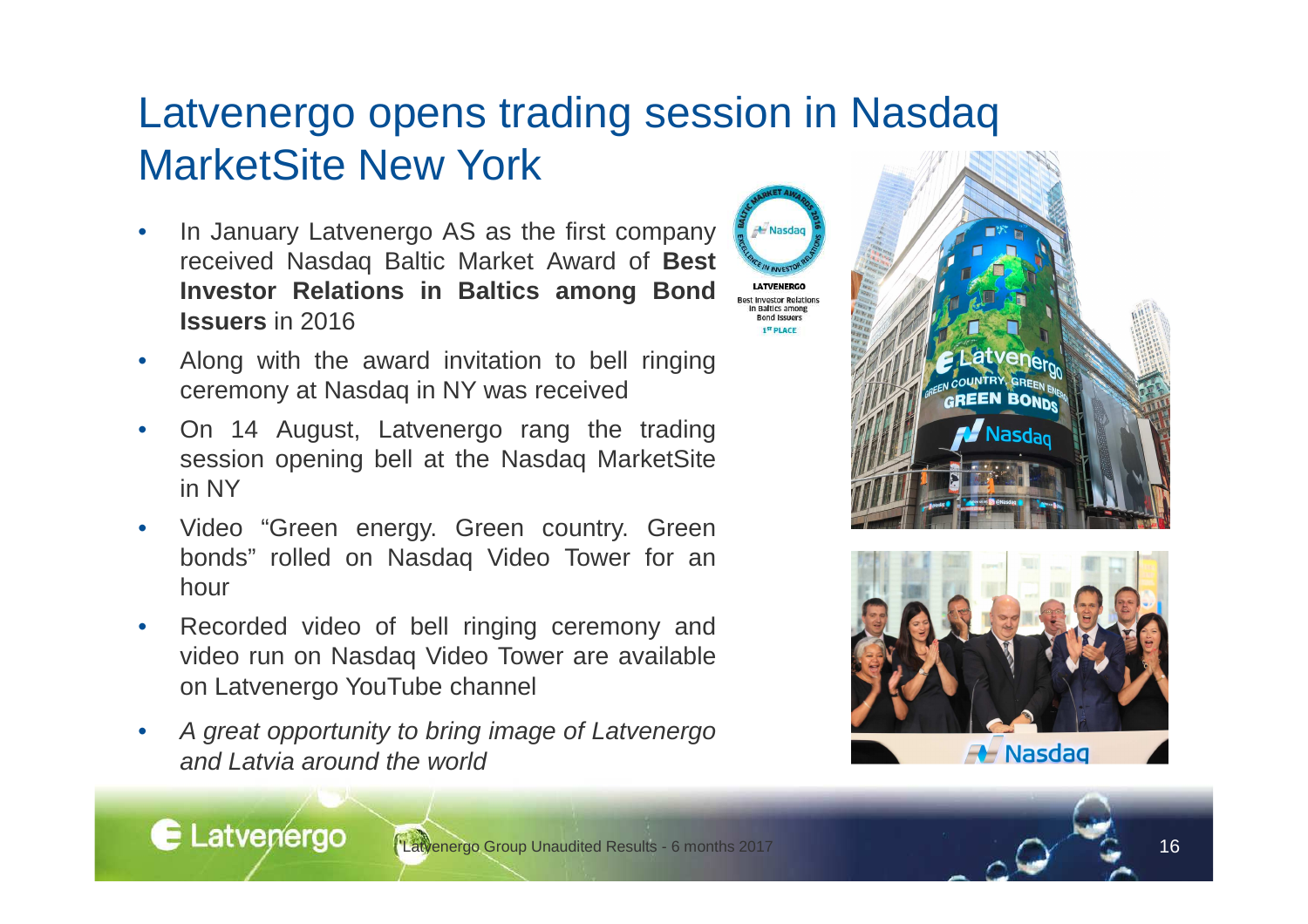### Q&A

#### or send to:

investor.relations@latvenergo.lvwww.latvenergo.lv

Latvenergo ASP. Brieža iela 12, Riga, LV-1230



You<br>Libe

/Latvenergo



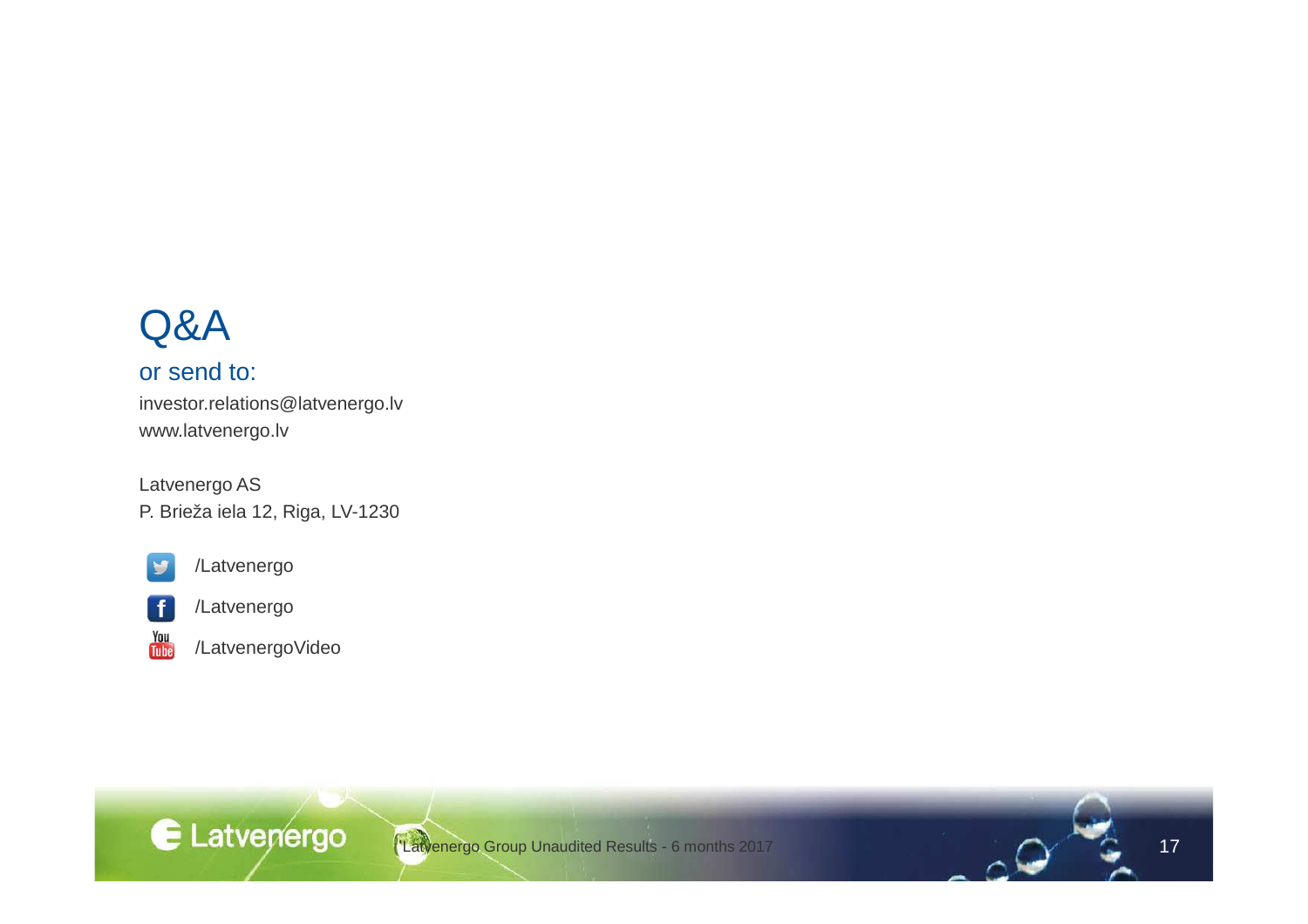### Consolidated Statement of Profit or Loss\*

|                                                                                                     | 01/01-30/06/2017 | 01/01-30/06/2016 |
|-----------------------------------------------------------------------------------------------------|------------------|------------------|
|                                                                                                     | <b>EUR'000</b>   | <b>EUR'000</b>   |
|                                                                                                     |                  |                  |
| Revenue                                                                                             | 478,902          | 475,998          |
| Other income                                                                                        | 3,535            | 3,224            |
| Raw materials and consumables used                                                                  | (182, 180)       | (195, 800)       |
| Personnel expenses                                                                                  | (51, 363)        | (48, 731)        |
| Depreciation, amortisation and impairment of intangible assets and property,<br>plant and equipment | (94, 122)        | (111, 542)       |
| Other operating expenses                                                                            | (35, 744)        | (31, 438)        |
| <b>Operating profit</b>                                                                             | 119,028          | 91,711           |
| Finance income                                                                                      | 627              | 1,211            |
| Finance costs                                                                                       | (5,930)          | (7, 386)         |
| Received dividends from subsidiaries                                                                |                  |                  |
| <b>Profit before tax</b>                                                                            | 113,725          | 85,536           |
| Income tax                                                                                          | (15, 854)        | (10, 856)        |
| Profit for the period                                                                               | 97,871           | 74,680           |

\*Unaudited Condensed Consolidated Interim Financial Statements. Prepared in accordance with the IFRS as adopted by the EU.

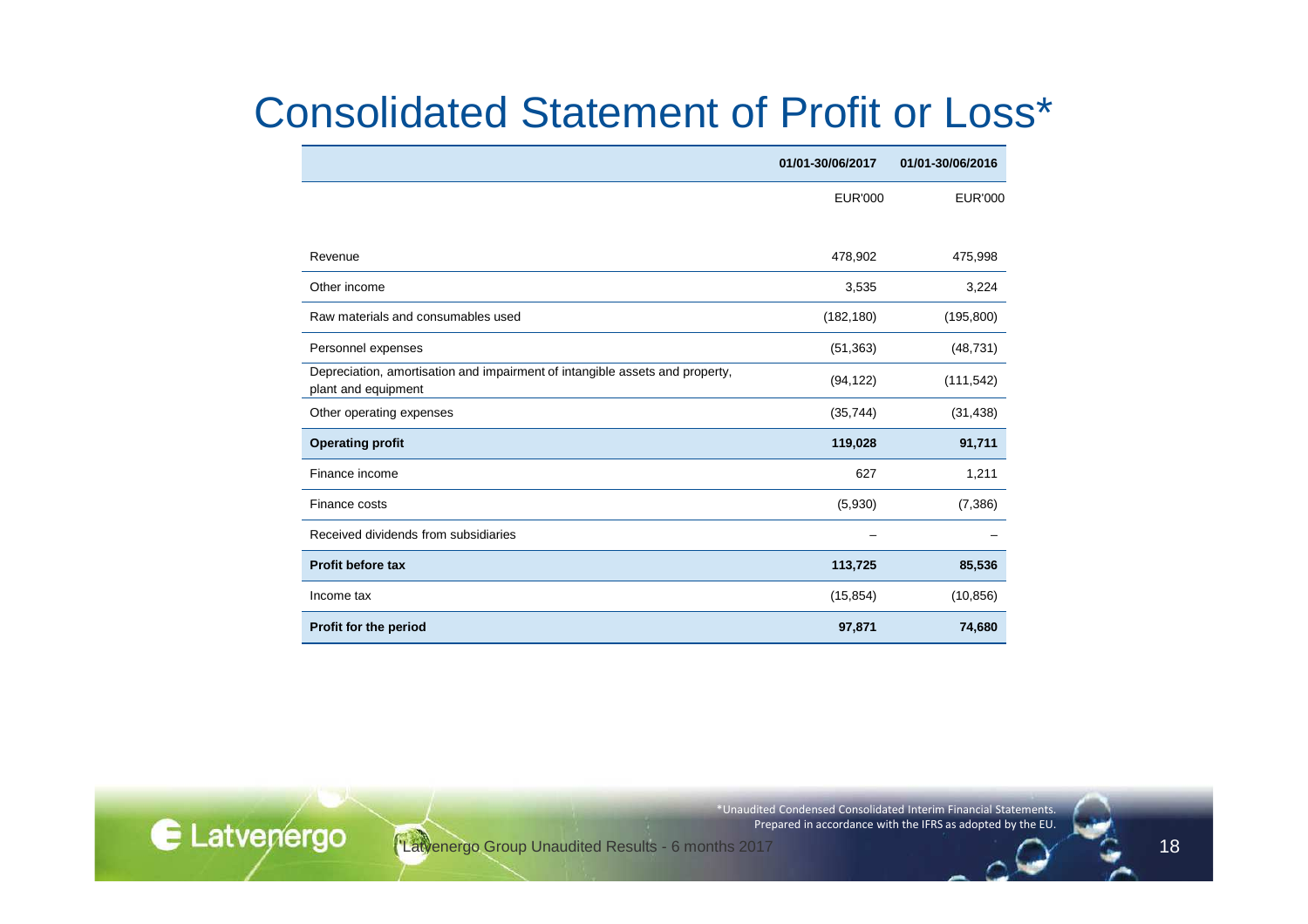### Consolidated Statement of Financial Position\*

|                                                            | 30/06/2017                                                      | 31/12/2016     |
|------------------------------------------------------------|-----------------------------------------------------------------|----------------|
|                                                            | <b>EUR'000</b>                                                  | <b>EUR'000</b> |
| <b>ASSETS</b>                                              |                                                                 |                |
| <b>Non-current assets</b>                                  |                                                                 |                |
| Intangible assets and property, plant and equipment        | 3,367,370                                                       | 3,370,331      |
| Investment property                                        | 669                                                             | 563            |
| Non-current financial investments                          | 41                                                              | 41             |
| Non-current loans to subsidiaries                          |                                                                 |                |
| Investments in held-to-maturity financial assets           | 17,009                                                          | 17,034         |
| Other non-current receivables                              | 987                                                             | 986            |
| <b>TOTAL non-current assets</b>                            | 3,386,076                                                       | 3,388,955      |
| <b>Current assets</b>                                      |                                                                 |                |
| Inventories                                                | 42,049                                                          | 41,458         |
| Prepayment for inventories                                 | 57                                                              |                |
| Trade receivables and other receivables                    | 228,506                                                         | 273,957        |
| Deferred expenses                                          | 2,390                                                           | 3,227          |
| Current loans to subsidiaries                              |                                                                 |                |
| Derivative financial instruments                           | 2,190                                                           | 6,134          |
| Investments in held-to-maturity financial assets           |                                                                 | 3,520          |
| Cash and cash equivalents                                  | 180,600                                                         | 183,980        |
| <b>TOTAL current assets</b>                                | 455,792                                                         | 512,276        |
| <b>TOTAL ASSETS</b>                                        | 3,841,868                                                       | 3,901,231      |
| <b>EQUITY</b>                                              |                                                                 |                |
| Share capital                                              | 1,288,715                                                       | 1,288,715      |
| Reserves                                                   | 937,181                                                         | 937,074        |
| Retained earnings                                          | 193,083                                                         | 185,840        |
| Equity attributable to equity holder of the Parent Company | 2,418,979                                                       | 2,411,629      |
| Non-controlling interests                                  | 6,934                                                           | 7,084          |
| <b>TOTAL equity</b>                                        | 2,425,913                                                       | 2,418,713      |
| <b>LIABILITIES</b>                                         |                                                                 |                |
| <b>Non-current liabilities</b>                             |                                                                 |                |
| <b>Borrowings</b>                                          | 610,821                                                         | 635,620        |
| Deferred income tax liabilities                            | 313,169                                                         | 315,759        |
| Provisions                                                 | 19,159                                                          | 18,643         |
| Derivative financial instruments                           | 5,670                                                           | 7,946          |
| Other liabilities and deferred income                      | 194,254                                                         | 195,407        |
| <b>Total non-current liabilities</b>                       | 1,143,073                                                       | 1,173,375      |
| <b>Current liabilities</b>                                 |                                                                 |                |
| <b>Borrowings</b>                                          | 136,561                                                         | 155,946        |
| Trade and other payables                                   | 105,537                                                         | 117,817        |
| Income tax payable                                         | 13,018                                                          | 17,718         |
| Deferred income                                            | 14,264                                                          | 14,022         |
| Derivative financial instruments                           | 3,502                                                           | 3,640          |
| <b>TOTAL current liabilities</b>                           | 272.882                                                         | 309.143        |
| <b>TOTAL liabilities</b>                                   | 1,415,955                                                       | 1,482,518      |
| <b>TOTAL EQUITY AND LIABILITIES</b>                        | 3,841,868                                                       | 3,901,231      |
|                                                            | *Unaudited Condensed Consolidated Interim Financial Statements. |                |

Prepared in accordance with the IFRS as adopted by the EU.

Latvenergo Group Unaudited Results - 6 months 2017